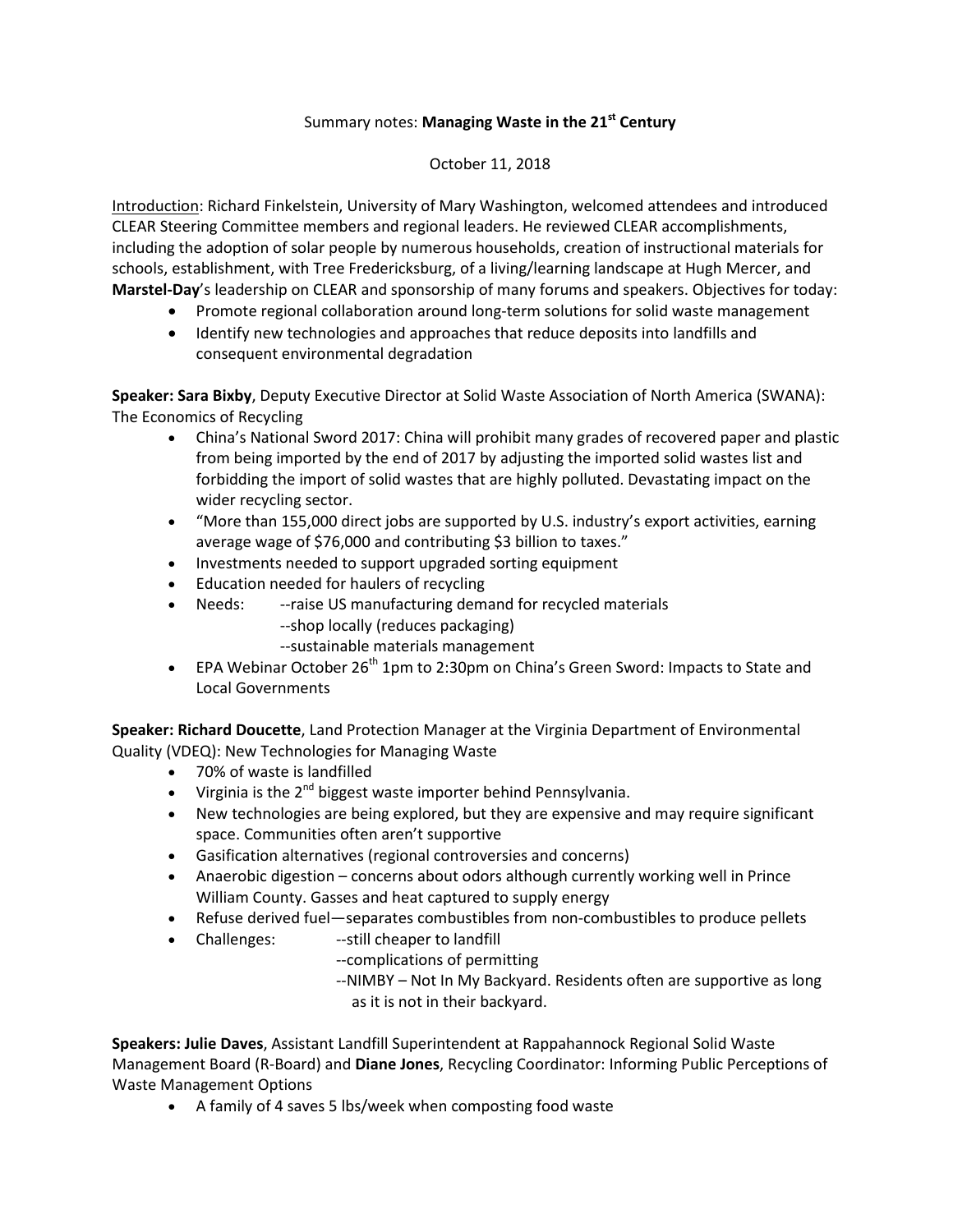- Source reduction and reusing is the most important method for decreasing waste: *25% of waste is packaging*
- **R**educe **R**ecycle **R**euse
- Currently, 30-40% recycling rate in PD-16 but statistic excludes a lot: by weight, really about 12.25%
- **Actions:** -- attend R-Board food waste composting class and get composting bin
	- **-**-resell and donate used products
	- **-**-push to upgrade facilities because of China's new demands
	- **-**-compost: can keep 5 lb/family out of landfill each week
	- **-**-use R-Board *free* mulch
	- **-**-promote education around composted materials—they don't smell or contain metals
	- **-**-increase stakeholder input around composting
	- **-**-coordinate regional programs

## **Breakout Sessions: Challenges and Solutions**

- 1. Environmental and Economic Benefits of Recycling—Sara Bixby
	- Challenges
		- --container contamination
		- --plastic bags
		- --staff shortages
		- --making community aware of economic benefits
		- --incentivizing private citizens
		- --need to improve markets
		- --need for legislation
	- Solutions and Opportunities
		- --communication and education/marketing
			- work with stores, haulers, local service organizations
		- --regulatory options: political issues
		- --identify benefits to regional community
		- --promote by-backs of products
		- --promote markets for plastic bags and landfill metals
		- --investigate new plastic road technologies
		- -- Need to continue outreach throughout Planning District 16
- 2. Exploring the Successes of New Technologies Richard Doucette
	- Challenges
		- -- Economies of scale: need to be small to start at first, e.g., feedstock
		- --Many new technologies or methods aren't accessible in the region
		- --Cost of implementing new technologies
		- --competing interests
		- --regulatory limitations
	- Solutions and Opportunities
		- --No new landfills in Virginia for 20 years
		- --Goal: with reduced landfilling, least expensive and most feasible technologies can be found
		- --notification and education to build public buy-in and reduce public health concerns
		- --business investment opportunities